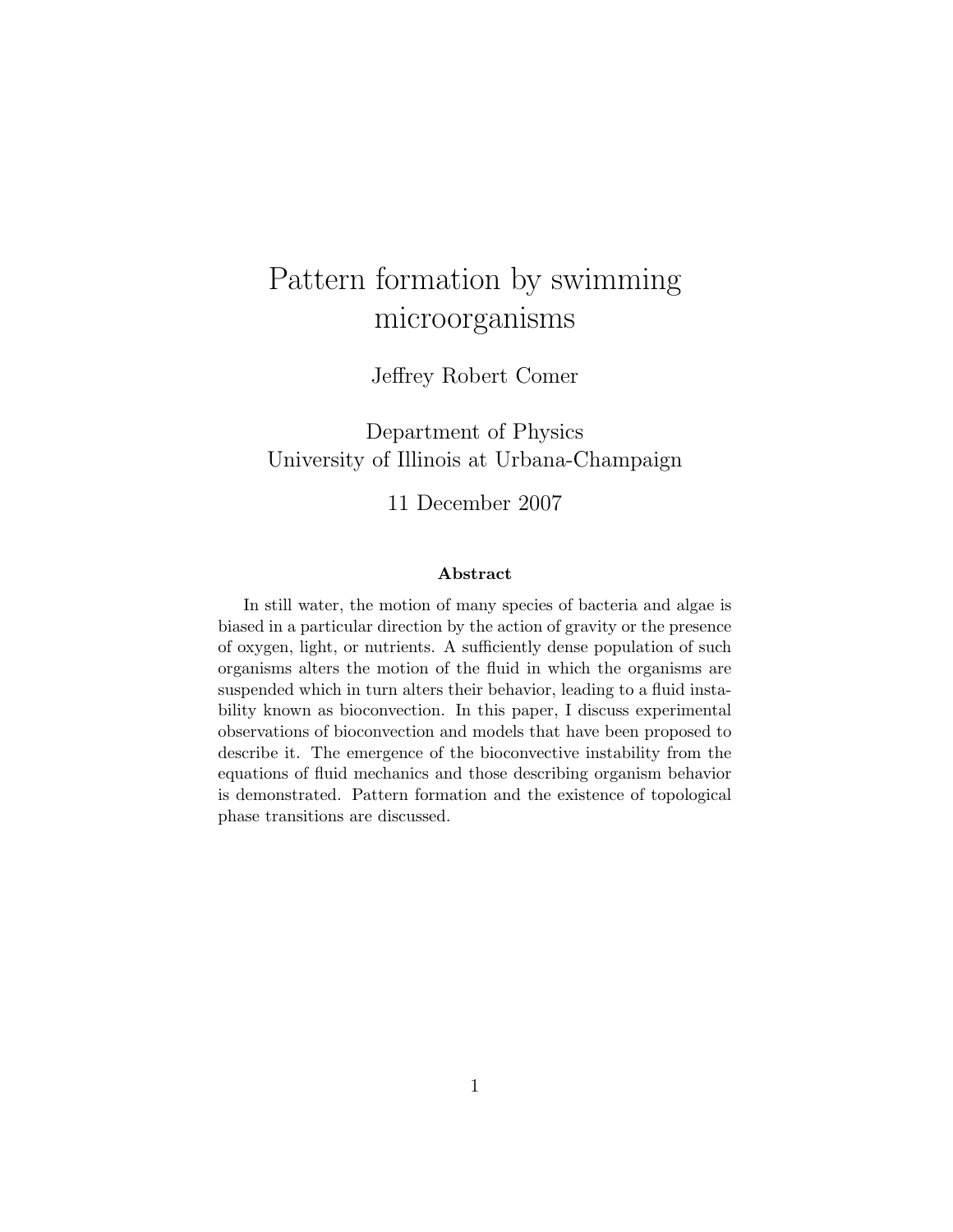# 1 Introduction

Microorganisms are the backbone of every ecosystem on Earth. Algae are responsible for a large portion the oxygen in the air that we breathe and are the major producers driving the food chain in many aquatic environments, while bacteria found in water and moist soil are necessary for recycling of nutrients from dead plants and animals. Hence, understanding the behavior of these creatures is essential for the sustainable development of humankind. Many microorganisms are motile: the alga Chlamydomonas nivalis swims with two flagella which propel it through water at a speed as much 10 body lengths per second, while the common soil bacterium Bacillus subtilis has a large number of flagella (Fig. [1\)](#page-2-0) which allow it to move at similar speeds relative to its body length[\[1\]](#page-10-0). Evolution has developed a number of mechanisms that compel microorganisms to swim in certain directions depending on the ambient conditions. In some cases, the mechanisms by which one direction is favored over another is well-understood. Gyrotactic organisms, such a C. nivalis, on average swim upward in still water due to the fact that their center of mass is located behind their center of buoyancy. On the other hand, the mechanism that biases the motion of oxytactic organisms so that they swim towards favorable oxygen concentration is not known. Like gyrotactic organisms, oxytactic organisms also have a tendency to swim upward, in this case because oxygen diffuses into the water from the surface while they consume the oxygen at lower depths. Despite sharing a tendency swim upward, the details of the specific taxis lead to substantially different behavior as we will see later. A tendency to swim upward is also seen in phototactic organisms as they seek favorable light intensity. Most microorganisms respond to more than one taxis; for example, C. nivalis, being photosynthetic, is phototactic as well as gyrotactic.

While many microorganisms swim upward, they are also more dense than water. An instability therefore develops as the organisms collecting at the surface cause the density of the fluid to become larger there than below. This instability is referred to as bioconvection due to its similarity with thermal  $(Rayleigh-Bénard)$  convection. Bioconvection has been observed in nature  $[6]$ and has been studied in the laboratory for almost a century due to the richness of the phenomenon and its implications for ecology and society. First, the motion may be essential to the function of the organism's ecosystem; for example, the development of bioconvection may allow oxytactic organisms to increase the supply of oxygen in the water[\[2\]](#page-10-2) , enhancing their ability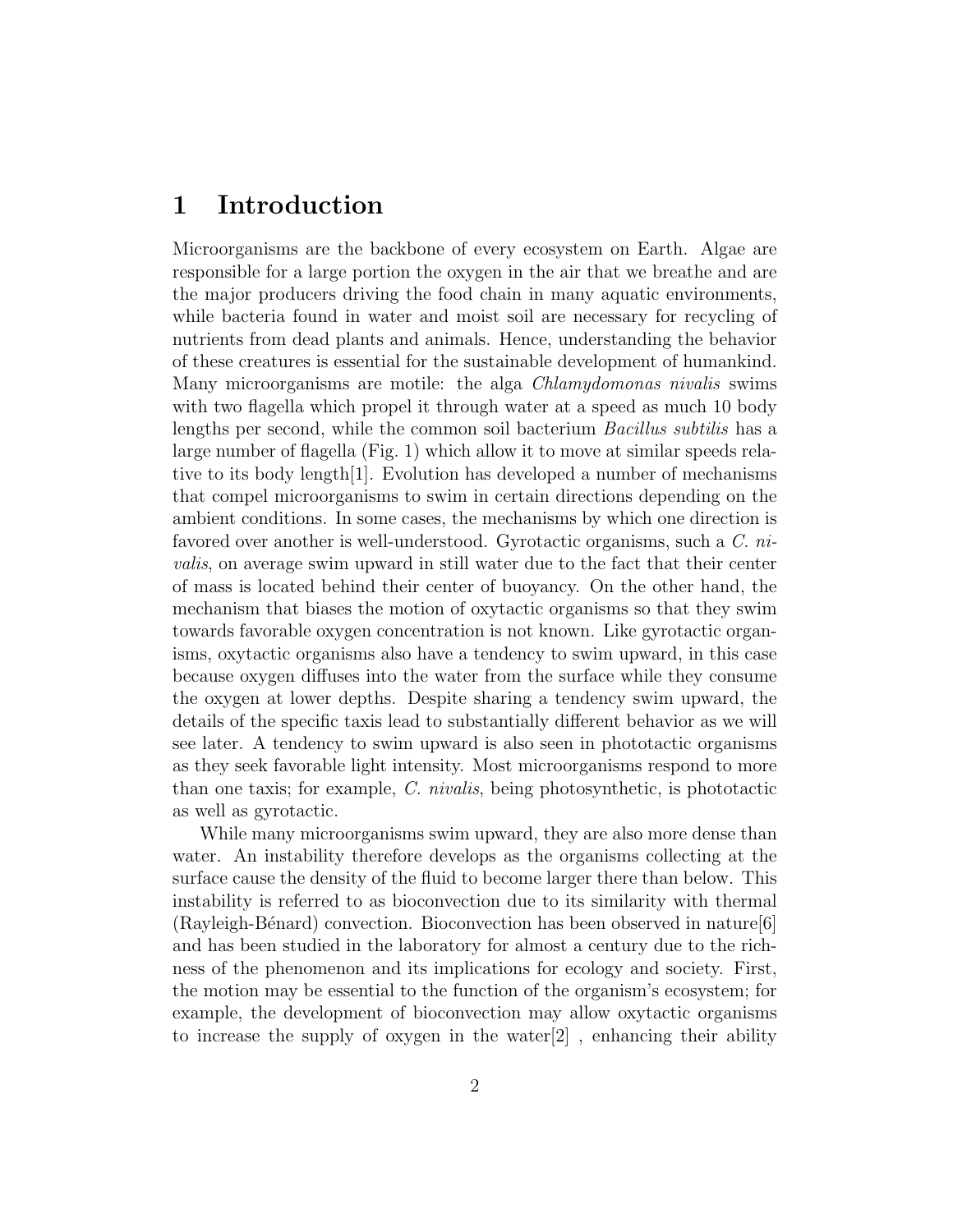<span id="page-2-0"></span>

Figure 1: Electron micrograph of oxytactic bacterium Bacillus subtilis. Notice the many flagella. Figure from Ref. 1.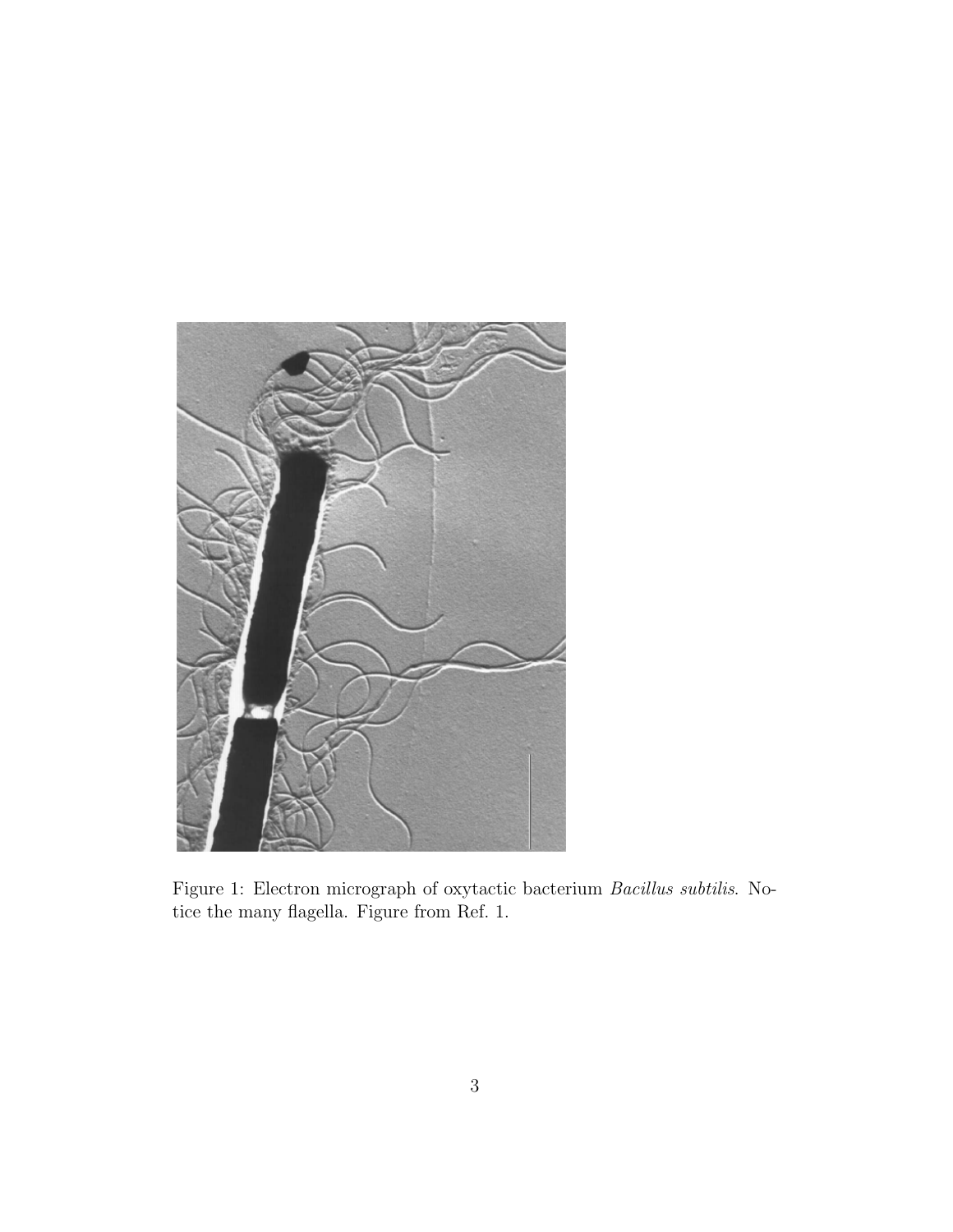and that of other aerobic organisms to thrive in oxygen poor environments. Furthermore, bioconvection patterns concentrate the organisms into dense regions separated by regions with few organisms, facilitating mating or controlling predator-prey relationships[\[2\]](#page-10-2). Second, studying bioconvection can grant some insight on the mechanism underlying the particular taxis of some organism. Observations of bioconvection patterns imply that the motion of gyrotactic organisms does not depend on pressure, as was assumed for some such organisms[\[2\]](#page-10-2). Third, bioconvection could be exploited for technological purposes. Bioconvection has already been used as a simple method to separate organisms with different taxis or behaviors[\[2\]](#page-10-2). Finally, bioconvection has a number of aspects that make it distinct from thermal convection and theoretically interesting. Organisms are not identical particles; hence, any parameters that model their physical properties are strictly distributions. Furthermore, swimming organisms are self-propelled so that their correlated motion leads to unusual flow properties, such as non-Gaussian superdiffusion  $(*r*<sup>2</sup> > \sim t^{\alpha}, 1.5 < \alpha < 2.0)$ [\[3\]](#page-10-3).

# 2 Experiment

That suspensions of microorganisms are subject spontaneous pattern formation was known as long ago as 1848 and the first quantitative study of the phenomena was published in 1911[\[2\]](#page-10-2). Most experiments begin with an initially uniform suspension of the microorganism of interest, which is obtained by stirring. The fluid, which subsequently becomes quiescent, spontaneously develops the bioconvective instability as the microorganisms swim guided by their various taxes. If one wishes to study the behavior due to a particular taxis, precautions to exclude other taxes. For example, in studies of gyrotaxis C. nivalis placed in the dark to avoid phototactic effects. In the earliest studies, the experiments focused on the determining the conditions under which the patterns became visible. The patterns are apparent due to the fact that the organism densities are many orders of magnitude larger in the down flowing regions than in the others. It was discovered that for a fixed initial concentration of Tetrahymena pyriformis there exists a value of the chamber depth below which no patterns form[\[2\]](#page-10-2). This critical chamber depth was also seen to increase with the initial concentration of the organism. Descriptions of the patterns themselves referred only approximate length scales of the patterns or were purely qualitative. However, with the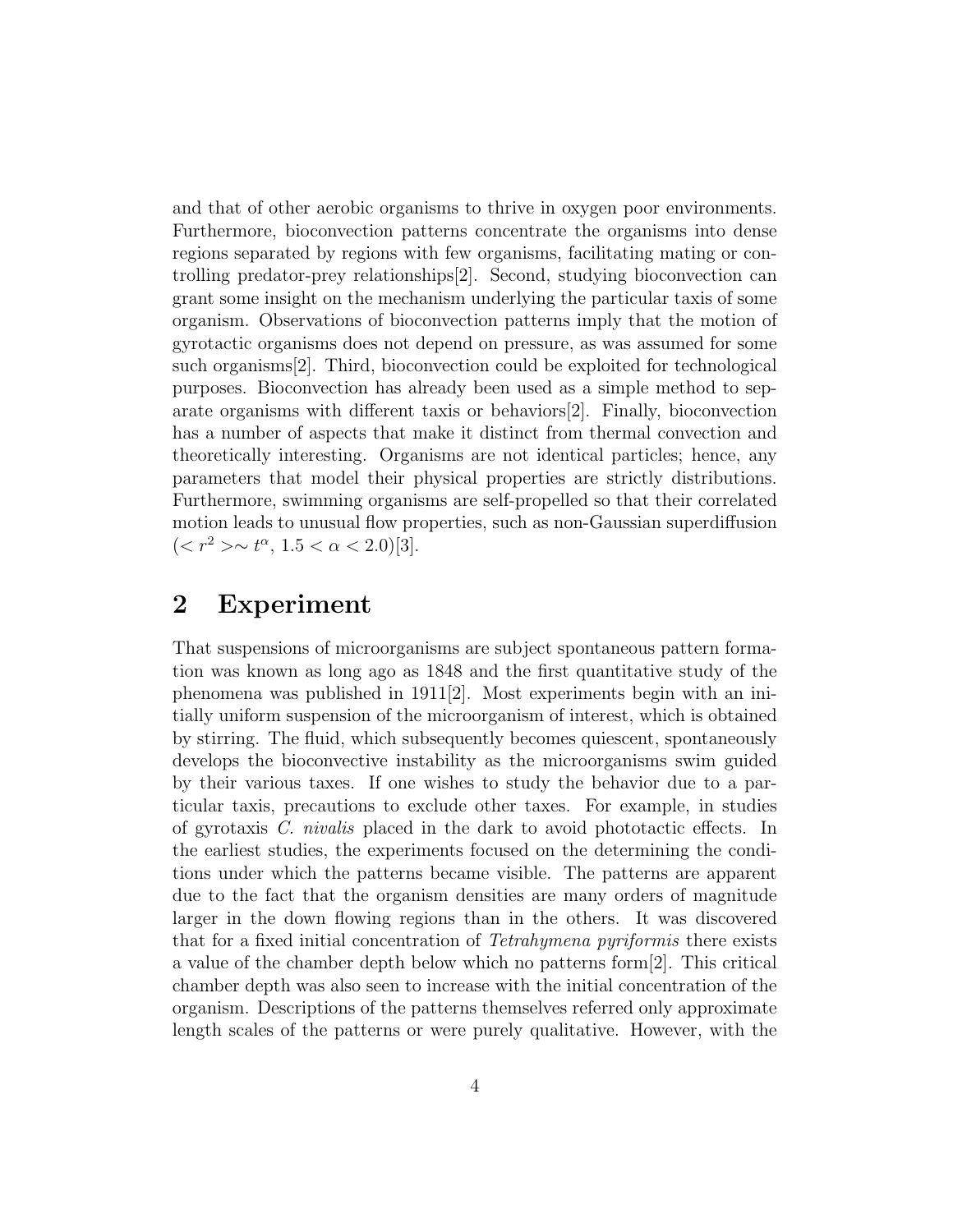advent of digital image analysis it became possible to quantitatively extract the Fourier components of the patterns[\[4\]](#page-10-4). Images were taken of the patterns from above and two-dimensional discrete Fourier transforms were performed, allowing the prominent wavelengths to be determined and showing their dependence on time and the depth of the microbial layer[\[4\]](#page-10-4). Such analyses are necessary to explore the emergent properties of bioconvection, but do not uniquely determine the behavior of the microorganisms that give rise to it.

The motion microorganisms can studied indirectly by tracking the motion of passive particles, which are larger and more easily visible than the organisms themselves. Wu and Libchaber[\[7\]](#page-10-5) used micrometer-sized polystryrene beads and tracked their motion with CCD camera. The statistics of the beads' motion have important implications for the behavior of the microorganisms. However, as with the work of Kessler et al.[\[11\]](#page-10-6), there is some suggestion that the presence of the spheres altered the cells' orientation. Hence, results of the indirect studies can be difficult to interpret as the passive tracers may significantly alter the properties of the system to be measured. However, the possibility that the beads affect the organism's orientation could prove important in understanding their behavior and might be elucidated by combining the passive particle methods with direct methods discussed below.

Finally, a direct statistical analysis of microorganism trajectories became possible only relatively recently with the use of computer image-recognition software recorded the position of the cells from the output of a CCD camera in real time[\[1\]](#page-10-0). This pioneering study was able to validate some theoretical results; however, the small area in which the organisms were tracked did not allow trajectories longer than a few seconds to be recorded and the time resolution was low (about 13 Hz). Laser velocimetry allowed to Vladimirov[\[8\]](#page-10-7) to gather much more complete data, tracking hundreds of organisms at once. Such direct methods offer an unambiguous way to understand the behavior the organisms. Perhaps by combining direct tracking with the passive particle methods described above it might be possible to connect the microscopic behavior of the system to macroscopic consequences more easily.

### 2.1 Theory

Bioconvective pattern formation has been studied through continuum models analogous to those of Rayleigh-B´enard convection. Following Hill and Pedley[\[1\]](#page-10-0), we separate the system into volume elements large enough that they contain many organisms but much smaller than any length scales as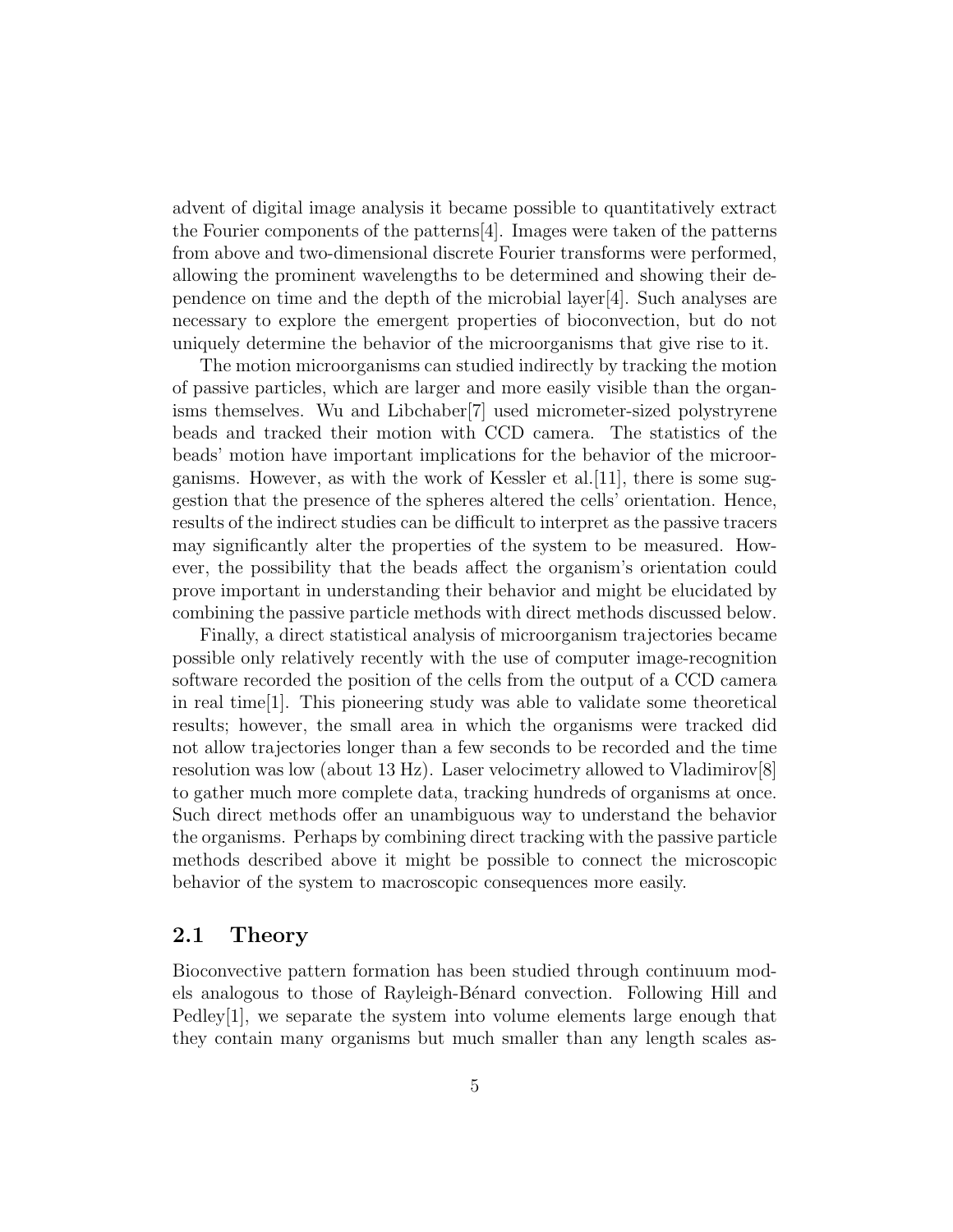sociated with the flow. Assuming a dilute suspension of organisms so that interactions between organisms can be ignored and volume that they occupy is negligible compared to the volume of fluid in a cell, the velocity of the flow must satisfy the continuity ( $\nabla \cdot \mathbf{u} = 0$ ) and the Navier-Stokes equations. We make the approximation that the change in the fluid density due to the organisms is only significant in the buoyancy term to obtain

$$
\rho \frac{\mathrm{D} \mathbf{u}}{\mathrm{D} t} = -\nabla P_e + n\mathbf{g}(\rho - \rho_{\mathrm{org}}) + \mu \nabla^2 \mathbf{u}.
$$

Here Du/Dt represents the material derivative  $\partial_t \mathbf{u} + (\mathbf{u} \cdot \nabla) \mathbf{u}$ ,  $P_e$  is the excess pressure,  $n(\mathbf{r}, t)$  is the number density of organisms, g is the acceleration of gravity,  $\rho - \rho_{\text{org}}$  is the difference in density between the water and the organism, and  $\mu$  is the viscosity of the fluid. Because the time scales of the organisms' life cycles are much longer than the typical period of the bioconvective flows, we assume conservation of organisms. The organism flux is sum that due to random diffusion  $-D \cdot \nabla n$ , where D is the diffusivity tensor, and the bias due to the various taxes  $nV$ , where V, is the average velocity. The equation of organism conservation is thus

$$
\frac{\mathrm{D}n}{\mathrm{D}t} = -\nabla \cdot (n\mathbf{V} - D \cdot \nabla n).
$$

We then assume that the direction of swimming, **p** executes a random walk subject to deterministic restoring force, leading to a Fokker-Planck equation for the probability density function  $(f(\mathbf{p}))$  of the swimming direction:

$$
\frac{\partial f}{\partial t} + \nabla_p \cdot (\dot{\mathbf{p}}f) = D_{\rm rot} \nabla_p^2 f.
$$

We assume that the rotational diffusivity,  $D_{\text{rot}}$ , is isotropic. Although the simplest models assume a tendency toward upward swimming irrespective of the flow around the organism, the mechanism of gyrotaxis implies that the p˙ evolves due to gravitational and viscous torques:

$$
\dot{\mathbf{p}} = \frac{\rho g a}{\mu \gamma} \mathbf{p}_{\perp} + \frac{1}{2} \omega \times \mathbf{p} + \epsilon \mathbf{p} \cdot E \cdot (I - \mathbf{p} \mathbf{p})
$$

assuming organisms with a spheroidal shape and where  $\gamma$  is a parameter related to the timescale over which the reorientation occurs, a is the distance between the center of mass and the center of buoyancy,  $\mathbf{p}_{\perp}$  is the projection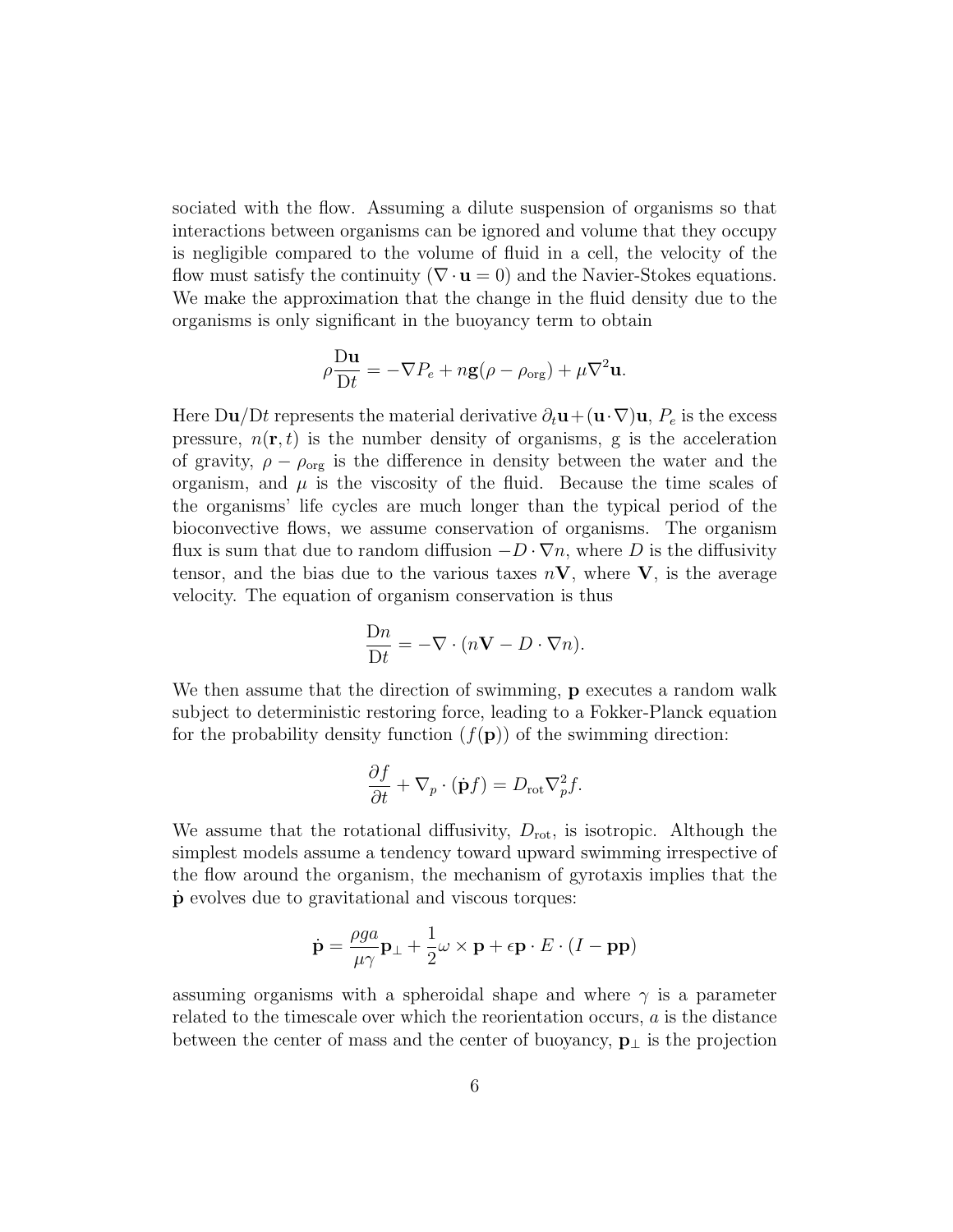of the orientation in the plane normal to gravity,  $\omega(\mathbf{r},t)$  is the vorticity,  $\epsilon$  is the eccentricity of the spheroid, and  $E$  is the rate of strain tensor. On the other hand, for oxytactic organisms it has been assumed that average velocity is proportional to the gradient of the oxygen concentration,  $V = \chi \nabla C$ , with the oxygen concentraion too obeying a diffusion-advection equation:

$$
\frac{\mathcal{D}C}{\mathcal{D}t} = D_{\mathcal{O}2}\nabla^2 C - Kn,
$$

where  $K$  is the rate at which the organisms consume bacteria. However, Hill and Pedley[\[1\]](#page-10-0) note no published work has included the action of viscous torques for oxytactic organisms as has been done for gyrotactic oxygen.

To perform linear stability analysis, we must calculate steady-state organism concentration  $n_0(\mathbf{r})$  about which to perturb. The form of  $n_0(\mathbf{r})$  depends on the boundary conditions; it is uniform for an infinitely deep chamber and exponential function of  $z$  for a shallow chamber. One can then develop the linearized differential equations for a small disturbance of this state and determine under what conditions linear instabilities occur. The use of linear stability analysis is accompanied by its usual caveats in that little information can be determined about the fate of an unstable system and stability cannot be determined if the critical wave number is zero. Bees and  $Hill[4]$  $Hill[4]$ implemented the preceding procedure and, by appropriately adjusting the parameters  $\gamma$  and D, obtained good agreement for the most prominent wavelengths at the onset of bioconvection for C. nivalis. However, the values of  $\gamma$ and D need to be determined through direct organism tracking experiments to validate the results.

Linear stability analysis was also performed for the oxytactic system de-scribed above[\[10\]](#page-10-8), revealing the existence of a bioconvective instability. Here the form of the steady state is more complicated:  $n_0(z) \sim \sec^2(1/2A(1 (z)$ )[\[9\]](#page-10-9). To predict the forms of the patterns formed by such organisms, a weakly nonlinear theory has been developed[\[9\]](#page-10-9), predicting stable hexagonal patterns for  $D_{O2}/D < 3$  and a nonzero critical wavenumber, which appears to be the experimentally relevant regime. The model also predicts that the first bifurcation will be from the steady state to down hexagons in qualitative, but not quantitative agreement with experiments (Fig. [2\)](#page-7-0) for estimated parameter values[\[9\]](#page-10-9).

Noever et al. show the existence of a topological phase transition from initially randomly distributed localized regions of down flow into a polygonal net with down flow at the polygon edges in suspensions of the alga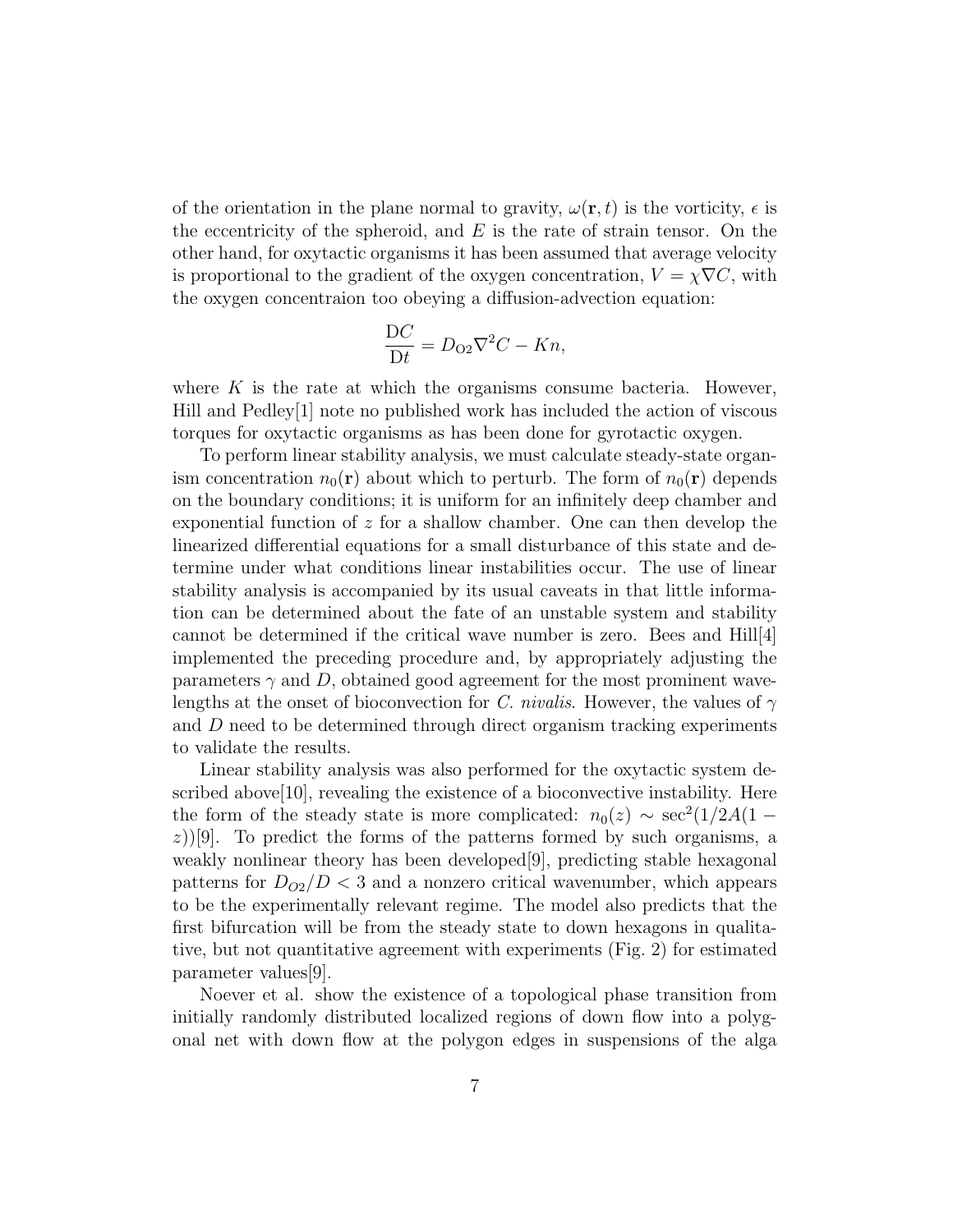<span id="page-7-0"></span>

Figure 2: Tilted chamber showing the dependence of the bioconvection pattern of the oxytactic bacterium Bacillus subtilis. Figure from Ref. 9.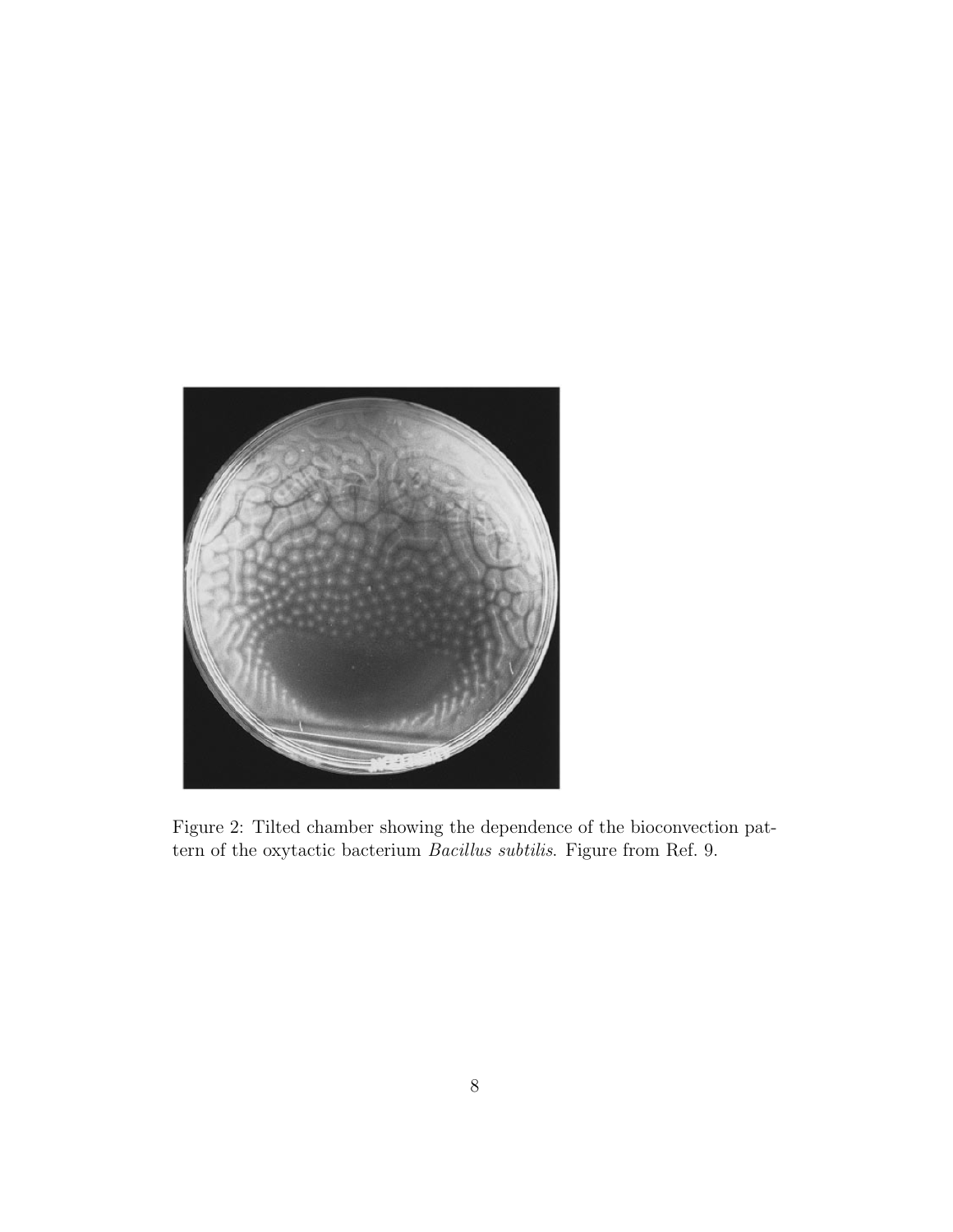

<span id="page-8-0"></span>Figure 3: Digitally processed photographs of bioconvection patterns. Dense downward flowing regions are dark, rarefied upward flowing regions are white. A transition from isolated regions of downward flow to a connected polygonal net is seen to occur spontaneously with time. Figure from Ref. 5.

Polytomella parva[\[5\]](#page-10-10). Digitally processed photographs of the phenomena are shown in Fig. [3.](#page-8-0) The bioconvection cluster size is also shown to follow a power-law distribution (Fig. [4,](#page-9-0) implying that the polygonal is formed by a self-organized mechanism[\[5\]](#page-10-10).

Surprisingly few, numerical studies of bioconvection have been performed[\[1\]](#page-10-0), though rich behavior has been seen. Simulations of the continuum equations in 2D suggest that the plumes observed in bioconvection are always transient, providing a reason why attempts at analytic steady-state solutions have failed [\[1\]](#page-10-0). It does not appear that any such simulations have been attempted in 3D. Recent numerical schemes in which the positions of individual organisms are explicitly evolved  $[12]$  hold much promise in breaching the gap between the microscopic and macroscopic descriptions of bioconvection.

# 3 Conclusion

Models of bioconvection have been successful in describing many aspects of the phenomenon. However, all of the theoretical models in the literature suffer from one important deficiency: they are valid only for dilute suspensions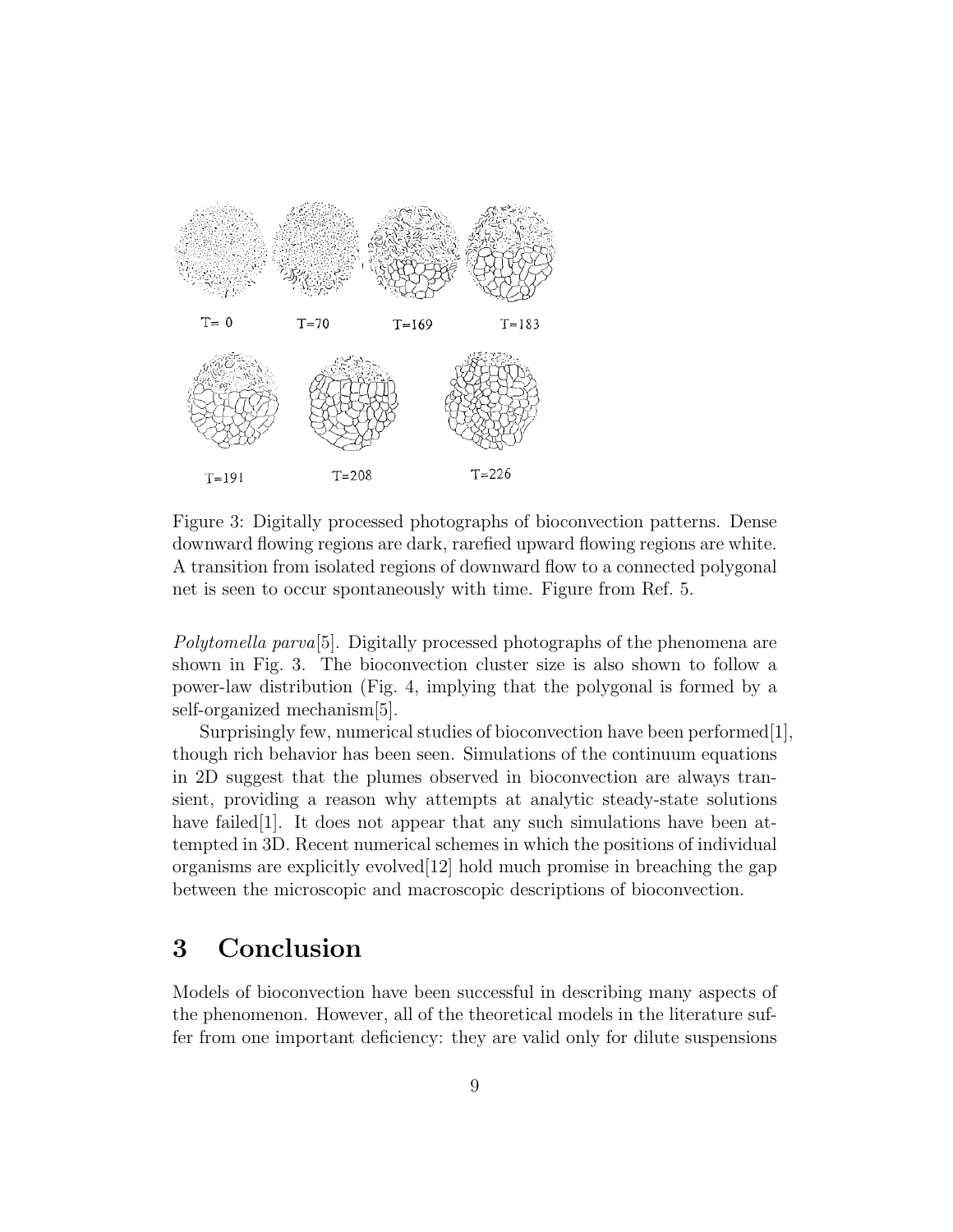

<span id="page-9-0"></span>Figure 4: Power-law scaling of bioconvection pattern size. Figure from Ref. 5.

of microorganisms[\[1\]](#page-10-0). However, bioconvection patterns by their nature have a large deviations in the density and the theories are likely to fail in the dense down flowing regions of the patterns. Future work should seek to describe bioconvection at organism densities that cannot be considered dilute. Furthermore, the effect of shear flow on oxytactic organisms likely needs to be addressed, as it plays an important role in the onset of bioconvection and the patterns that subsequently form. I would also like to see larger amount of supercomputer time be applied to this problem. It seems that numerical simulation reveal much interesting phenomenon in the regimes where the analytic approximations are no longer valid.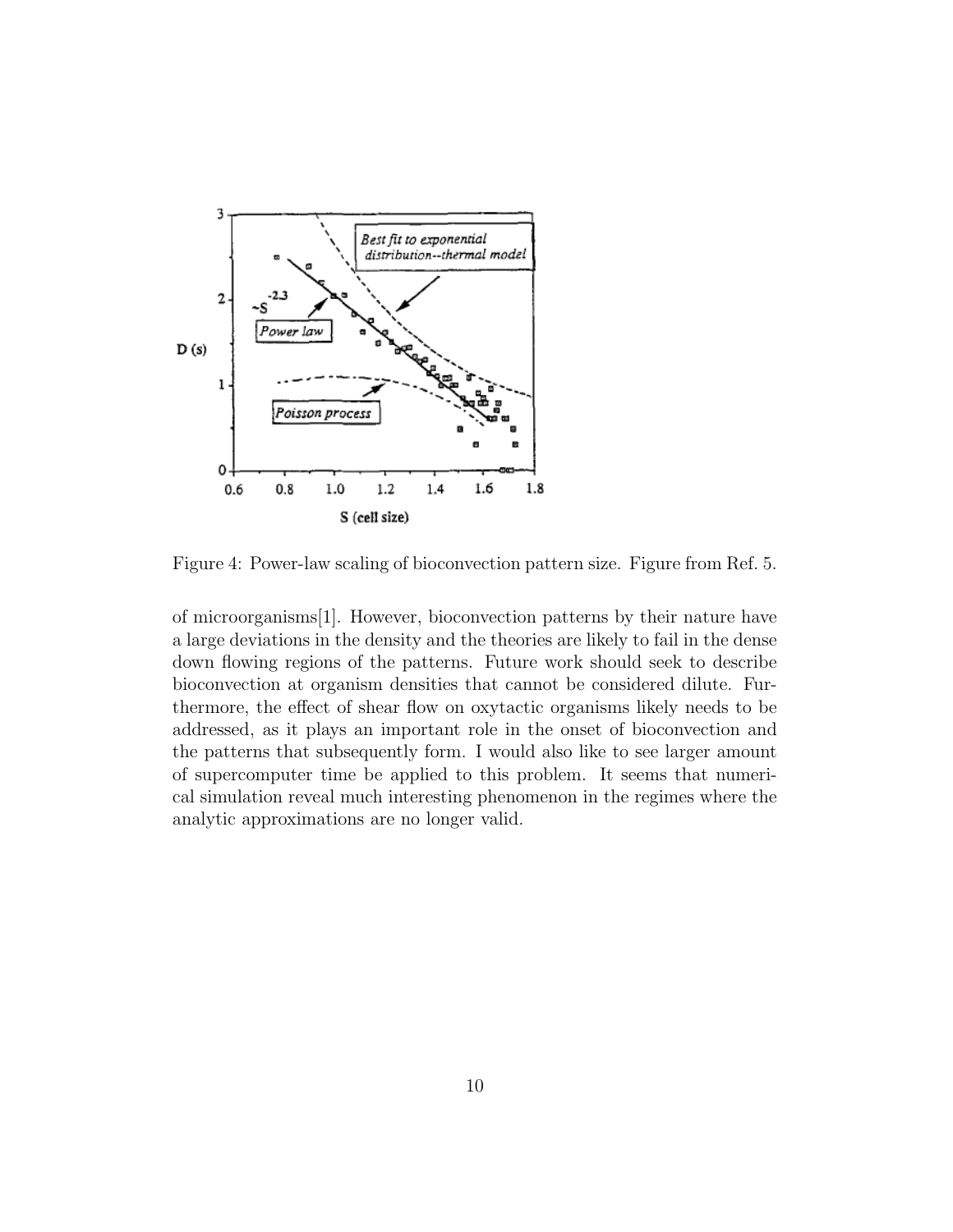# <span id="page-10-0"></span>References

- [1] N.A. Hill, T.J. Pedley, 2005. Bioconvection, Fluid Dynamics Research 37, 1–20.
- <span id="page-10-2"></span>[2] T.J. Pedley, J.O. Kessler, 1992. Hydrodynamic phenomena in suspensions of swimming microorganisms. Annual Reviews in Fluid Mechanics 24 313–358.
- <span id="page-10-3"></span>[3] G. Grégoire, H. Chaté, Y. Tu, 2001. Active and passive particles: modeling beads in a bacterial bath. Physical Review E 64 011902.
- <span id="page-10-4"></span>[4] M.A. Bees, N.A. Hill, 1997. Wavelengths of bioconvection patterns. The Journal of Experimental Biology 200 1515–1526.
- <span id="page-10-10"></span>[5] D.A. Noever, H.C. Matsos, R.J. Cronise. Bioconvection patterns, topological phase transitions and evidence of self-organized critical states. Physics Letters A 194 295–299.
- <span id="page-10-1"></span>[6] U. Kils, 1993. Formation of micropatches of zooplankton-driven microturbulences. Bulletin of Marine Science 53.
- <span id="page-10-5"></span>[7] X.-L. Wu, A. Libchaber, 2001. Particle diffusion in a quasi-twodimensional bacterial bath. Physical Review Letters 84 3017–3020.
- <span id="page-10-7"></span>[8] V.A. Vladimirov, M.S C. Wu, T.J. Pedley, P.V. Denissenko, S.G. Zakhidova, 2004. Measurement of cell velocity distributions in populations of motile algae. The Journal of Experimental Biology 207 1203–1206.
- <span id="page-10-9"></span>[9] A.M. Metcalfe, T.J. Pedley, 1998. Bacterial bioconvection: weakly nonlinear theory for pattern selection. The Journal of Fluid Mechanics 370 249–270.
- <span id="page-10-8"></span>[10] A.J. Hillesdon, T.J. Pedley 1996. Bioconvection in suspensions of oxytactic bacteria: linear theory. The Journal of Fluid Mechanics 324 223–259.
- <span id="page-10-6"></span>[11] J.O. Kessler, N.A Hill, R. Strittmatter, D. Wiseley, 1998. Sedimenting particles and swimming microorganisms in a rotating fluid. Advances in Space Research 21 1269–1275.